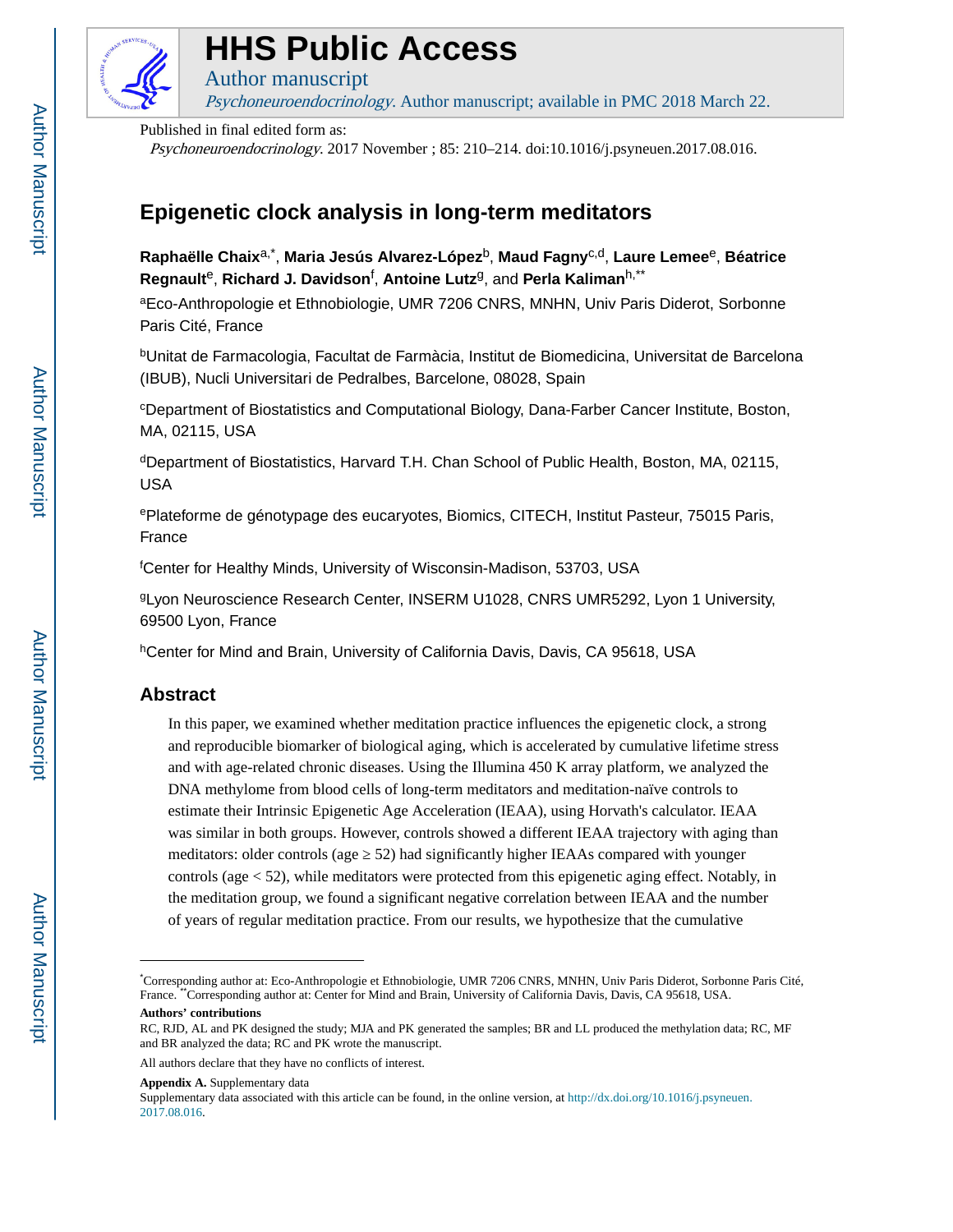effects of a regular meditation practice may, in the long-term, help to slow the epigenetic clock and could represent a useful preventive strategy for age-related chronic diseases. Longitudinal randomized controlled trials in larger cohorts are warranted to confirm and further characterize these findings.

#### **Keywords**

Stress; Mindfulness; Epigenetics; Methylation; Biological aging; Blood

# **1. Introduction**

Recently, DNA methylation has emerged as a robust biomarker of biological aging. The methylation level of a large number of genomic sites are highly associated with age, to such a point that methods based on a small number of these sites can predict the chronological age with an average error of only 4 years (Hannum et al., 2013; Horvath, 2013). More precisely, the DNA methylation (DNAm) age can be estimated from the methylation levels of 353 CpG sites of the genome and has been found to highly correlate to chronological age and to be stable across most tissues and cell types (i.e. whole blood, peripheral mononuclear cells, brain cells, breast, kidney, liver, lung and saliva) (Horvath, 2013). The deviation between the DNAm age and the chronological age of an individual provides information regarding his epigenetic aging rate (Chen et al., 2016). Faster-running epigenetic clocks have been negatively associated with longevity (Horvath et al., 2015), and positively associated with chronic diseases (Horvath et al., 2014; Horvath and Ritz, 2015; Levine et al., 2015a, 2015b; Perna et al., 2016), frailty (Breitling et al., 2016), cognitive and physical fitness in the elderly (Marioni et al., 2015b) and all cause mortality even after adjusting for chronological age and a variety of known risk factors (Christiansen et al., 2016; Marioni et al., 2015a; Perna et al., 2016). The epigenetic clock therefore may represent an accurate tool to measure the effectiveness of lifestyle-based interventions for the prevention of age-related diseases. This is a health priority area today as revealed by data from the Centers for Disease Control and Prevention indicating that 78% of adults aged 55 years and over present one or more chronic diseases [\(www.cdc.gov\)](http://www.cdc.gov).

Consistent with previous work describing the noxious impact of psychological stress on health span (Juster et al., 2010), it has recently been shown that cumulative lifetime chronic stress (Zannas et al., 2015) and trauma (Boks et al., 2015) predict accelerated epigenetic aging. Meditation-based stress reduction interventions have increasingly become a focus of scientific interest to promote healthy aging. Recent research suggests that meditation has beneficial effects in stress and age-related neuroplastic changes, and mood and cognitive disorders (Davidson and McEwen, 2012; Acevedo et al., 2016; Luders, 2014). Molecular mechanisms involved in the aging process, such as inflammation, immune and epigenetic pathways (Black and Slavich, 2016; Kaliman et al., 2014), as well as telomere maintenance (Epel et al., 2009; Alda et al., 2016), are also sensitive to contemplative practices. However, it remains unexplored whether meditation experience modulates the rate of the epigenetic aging. Given the well-characterized effect of meditation practice on stress reduction (McEwen, 2016), we tested the hypothesis that long-term practitioners would show slower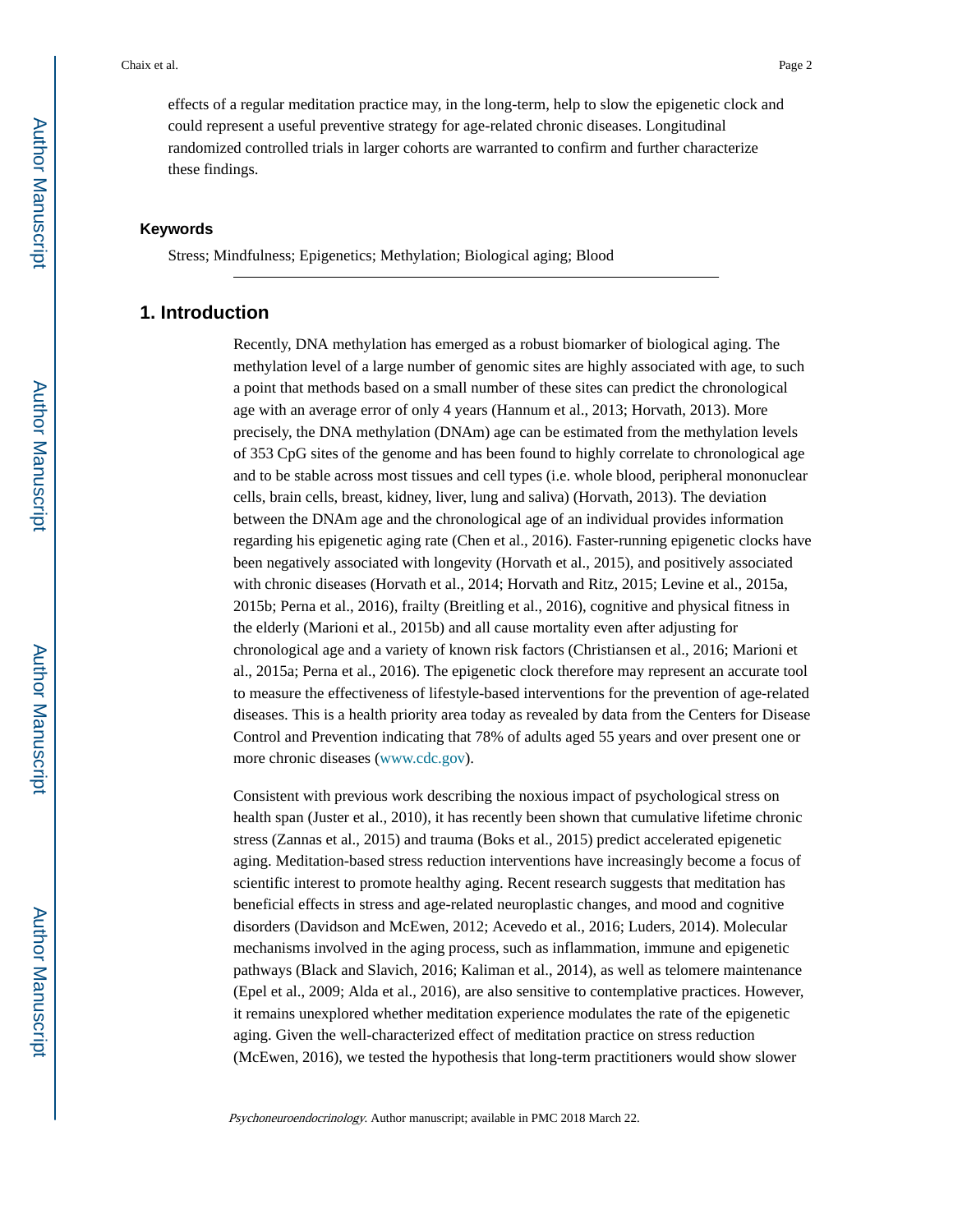rates of epigenetic aging than age and sex matched controls. To do so, we analyzed DNA methylome data from blood cells of long-term meditators and meditation-naïve controls.

# **2. Material and methods**

#### **2.1. Participants**

Long-term meditators ( $n = 18$ ) and meditation-naïve controls ( $n = 20$ ) were studied. The recruitment strategy, and inclusion and exclusion criteria, are described in detail in supplementary information S1. The two groups had similar group distribution of age, sex, body mass index and ethnicity (S2). Participant's written informed consent was approved by the UW-Madison. Meditators had more than 3 years of practice (with a minimum of 30 min of daily sitting meditation and at least 3 intensive retreats), including both mindfulness and compassion-related meditations. The control group comprised of individuals with no prior meditation experience.

These participants were studied in the context of our previous work (Kaliman et al., 2014), before (8 am, Time 1) and after (4 pm, Time 2) an intensive day of mindfulness meditation or leisure time in the same environment for meditators and controls, respectively. Detailed information about the interventions is provided in S3. As no impact of daytime or interventions was found on epigenetic aging measures (S3), results presented in this paper correspond to Time 1 samples.

#### **2.2. Isolation of peripheral blood mononuclear cells (PBMC)**

Blood samples were obtained from each participant and PBMCs were isolated, as described (Kaliman et al., 2014). DNA was isolated using QIAamp DNA Blood Mini Kit, and stored at −80 °C until processing. Sample processing is described in detail in the supplementary information (S1).

#### **2.3. Genome-wide DNA methylation profiling**

Methylation analysis was performed using Illumina Infinium HumanMethylation450 BeadChip. DNA methylation data from all participants were generated at the same time. DNA samples from both groups were randomized across the chips. For each participant, DNA methylation data at more than 485,512 sites was obtained. Four participants (3 controls and 1 meditator) with poor methylome quality were removed, leaving a data set of 17 meditators and 17 controls.

### **2.4. DNA methylation (DNAm) age and intrinsic epigenetic age acceleration (IEAA)**

DNAm age was calculated from raw β-values using an elastic net regression model based on 353 CpGs. IEAA is defined as the residual resulting from a multivariate regression model of DNAm age on chronological age and blood cell counts (Chen et al., 2016). DNAm age and IEAA were estimated using the DNAm age calculator (Horvath, 2013). All values for DNAm age and IEAA are provided in S4.

We tested whether IEAA was significantly different between meditators and controls using a linear model including age and sex as covariates. To explore IEAA trajectory as a function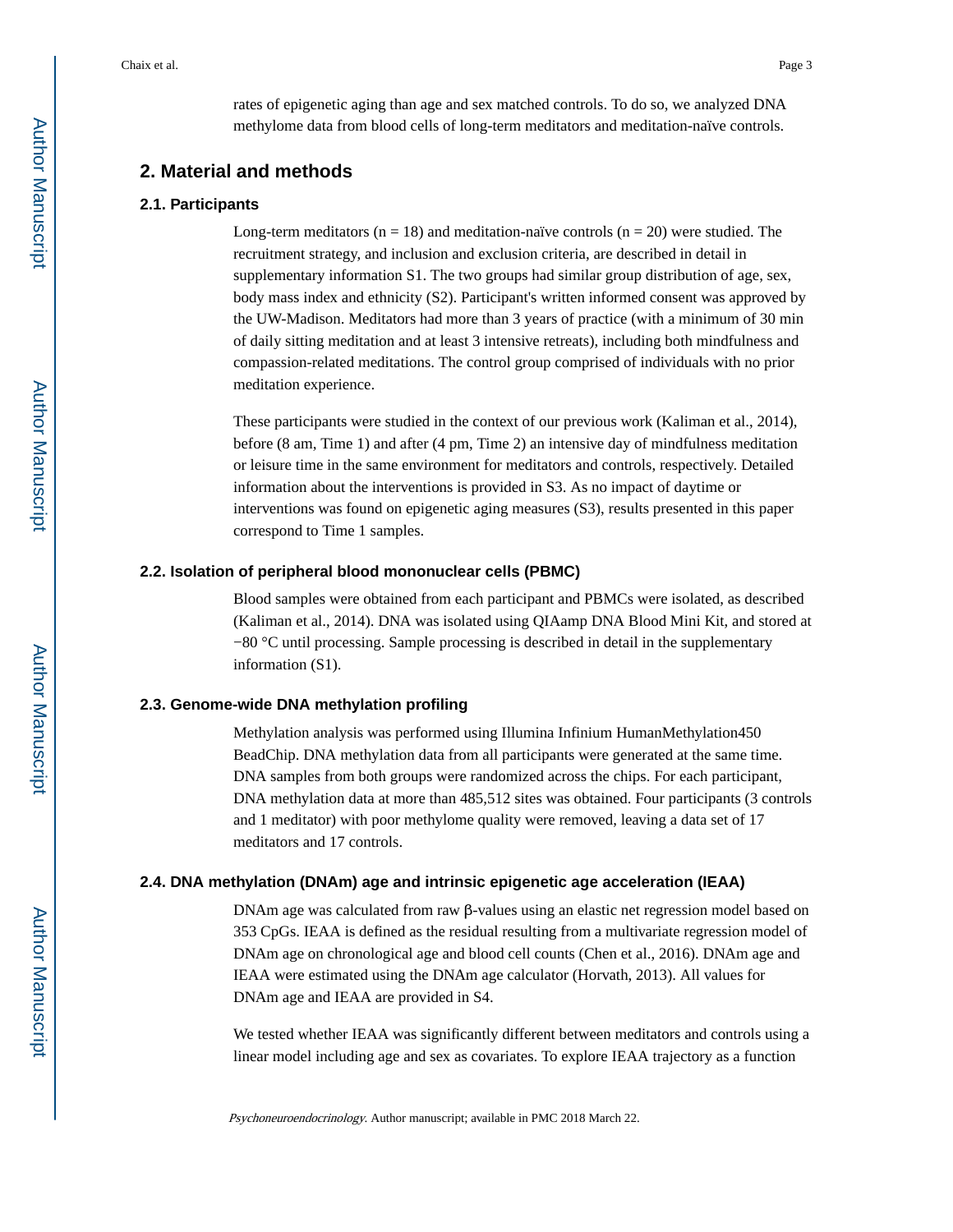of age in meditators and controls, we generated a total of four subgroups including 9 subjects with ages  $< 52$  and 8 subjects with ages  $52$ , both for meditators and controls. All tests were corrected for sex. The cut-off age was set to 52 following two criteria: (i) to generate balanced subgroups in terms of sample size (ii) that the older group includes ages at which most individuals present one or several chronic diseases [\(www.cdc.gov\)](http://www.cdc.gov). We checked that BMI, ethnicity and sex showed similar distributions between the subgroups (t-test pvalue for BMI and chi-square p-values with Yates's correction for sex and ethnicity  $> 0.5$ when comparing control subgroups and p-values  $=0.85$ , 0.08 and 0.25 respectively for these tests when comparing meditator subgroups). In addition, the two subgroups of expert meditators showed similar distribution of years of meditation experience (p-value  $= 0.59$ ).

Regression analysis between IEAA and the number of years of practice, taking into account age and sex as covariates, were carried out within the meditators group without including controls, and in the two age subgroups including controls as basal ("zero years meditation experience"). We confirmed that IEAA and years of meditation followed a normal distribution with the Shapiro-Wilk test (p-value=0.59 and 0.17 respectively), and we did not identify any outlier in terms of IEAA (p-value=0.46) or years of meditation (p-value=0.09) using the Grubbs test.

# **3. Results**

# **3.1. DNA methylation (DNAm) age and Intrinsic epigenetic age acceleration (IEAA) estimation**

We measured the DNA methylation (DNAm) ages in long-term meditators and meditationnaïve controls. DNAm and chronological ages were highly correlated to each other (Pearson r = 0.88 in controls, r = 0.79 in meditators, r = 0.83 overall, p-value <  $10^{-3}$  in all cases) (Fig. 1A), confirming the accuracy of the epigenetic clock model (Horvath, 2013).

We calculated the Intrinsic Epigenetic Age Aceleration (IEAA) which adjusts the epigenetic aging rate for blood cell count estimates, leading to a measure unaffected by both variation in chronological age and blood cell composition (Chen et al., 2016). Correcting for age and sex, we found that meditators and controls exhibited similar IEAAs (p-value  $= 0.70$ ) (Fig. 1B, Table 1A), indicating no difference in the epigenetic aging rate between the two groups.

#### **3.2. Age-related IEAA trajectories in controls and meditators**

We next examined how aging influenced IEAA in controls and long term meditators. We compared IEAA between ages  $<$  52 and  $\,$  52 in the control group, and we performed the same analysis in long term meditators.

We found that controls presented a different IEAA trajectory of aging compared with meditators: while controls aged 52 and over showed significantly higher IEAAs than younger controls (p-value  $= 0.04$ , Fig. 1C and Table 1A), meditators were protected from this effect, showing similar IEAAs in both age subgroups (p-value  $= 0.47$ , Fig. 1D and Table 1A).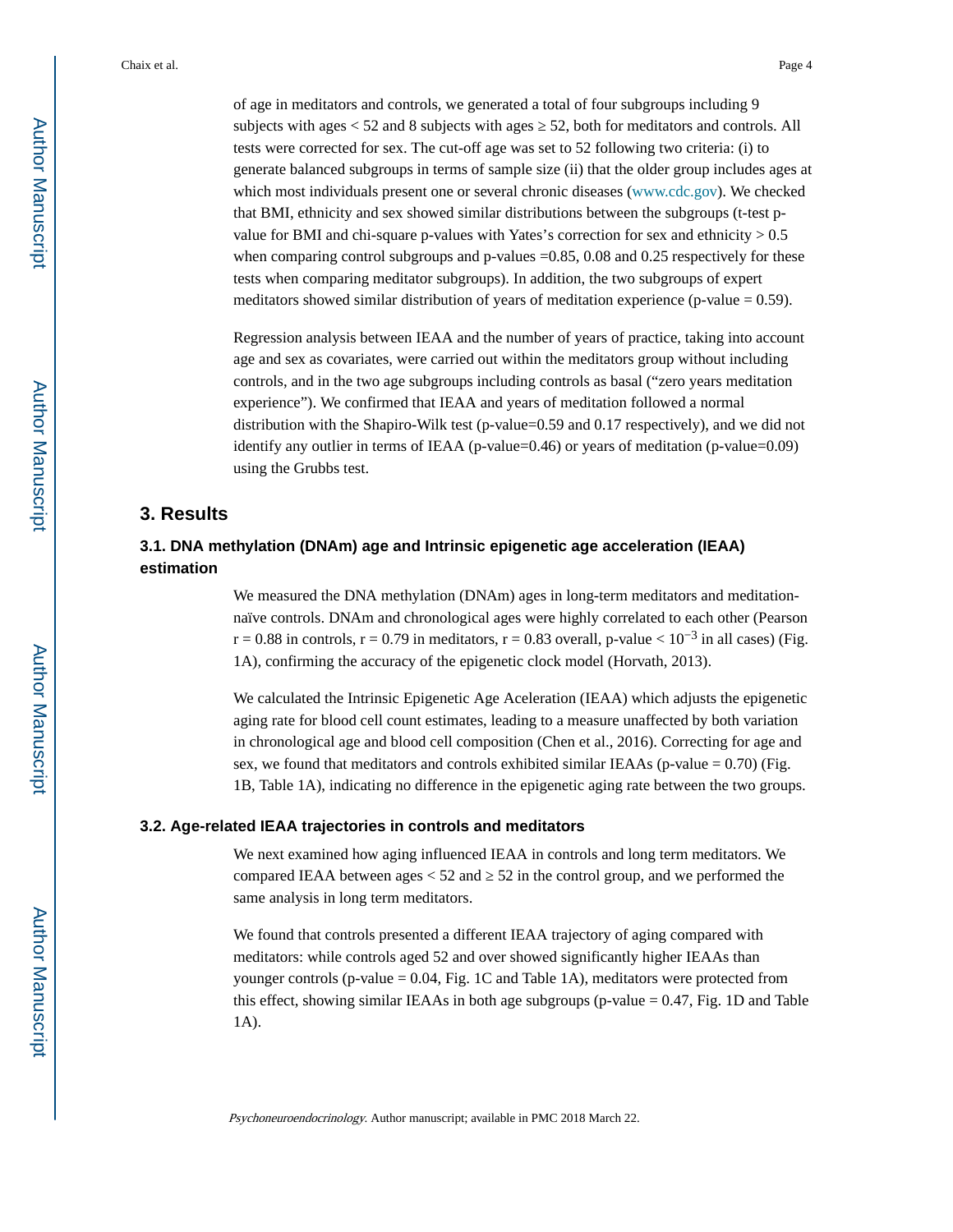### **3.3. IEAA and years of meditation practice**

To further explore the influence of meditation practice on IEAA, we regressed IEAA on years of regular meditation practice including age and sex as covariates. Expert meditators showed a mean decrease in IEAA of 0.24 [0.06, 0.42] (p-value  $= 0.02$ ) for each additional year of regular meditation practice (Fig. 1E and Table 1B). We also performed this analysis considering the control group as "zero meditation years" (Fig. 1F and G, Table 1B). We found a significant negative correlation between meditation years of practice and IEAA in subjects aged  $52$  (p-value = 0.03) while such an effect was not found in younger subjects  $(\text{ages} < 52)$  (p-value =0.7).

# **4. Discussion**

The current study was designed to determine if the rate of epigenetic aging in long-term meditators was different than in meditationnaïve controls (the meditators recruited for this study had between 5 and 30 years of continuous regular practice). We found no difference in the intrinsic epigenetic aging acceleration (IEAA) between long-term meditators and meditation-naïve controls. However, we found a different IEAA trajectory in controls and meditators as a function of age, with an increase of IEAA with age in controls but not in meditators, suggesting that integrating meditation practice into daily routine may have a protecting effect in terms of epigenetic aging in the long run. Cumulative lifetime stress is one of the factors described to accelerate epigenetic aging (Zannas et al., 2015). Our study suggests that psychological stress reduction in meditators as a result of their regular practice may contribute to the stability of their IEAA across ages compared with controls. Consistent with this hypothesis, we found that in long-term meditators the epigenetic aging rate decreased significantly with the number of years of regular meditation practice. When controls were included in this analysis as "zero meditation experience", the significant effect of years of meditation on IEAA was only found in subjects aged 52, indicating that this protective effect of meditation practice is observed mainly in older subjects. As a whole, these findings suggest that the protective effect of meditation on epigenetic age acceleration may be progressive and cumulative.

Data presented here extend previous evidence showing the influence of meditation training on aging biomarkers, notably the presence of longer telomeres in long-term meditators (Alda et al., 2016), the increase in telomerase activity after a 3 months meditation retreat (Jacobs et al., 2011), a yogic meditation training (Lavretsky et al., 2013) and a mindfulness-based stress reduction program (Lengacher et al., 2014). Telomere length and epigenetic aging rate, however, have been shown to be mutually uncorrelated and independently linked to disease and mortality risk, probably through different aging signaling pathways (Marioni et al., 2016). Previous reports on telomere biology, together with our findings on epigenetic aging, suggest that meditation practice may modulate different molecular mechanisms involved in cell aging and may represent a useful preventive strategy for age-related chronic diseases.

Our data may contribute to reveal the benefits of long-term meditation on healthy aging although they present several limitations that warrant further investigation. In particular, longitudinal randomized and controlled trials involving larger samples are required to help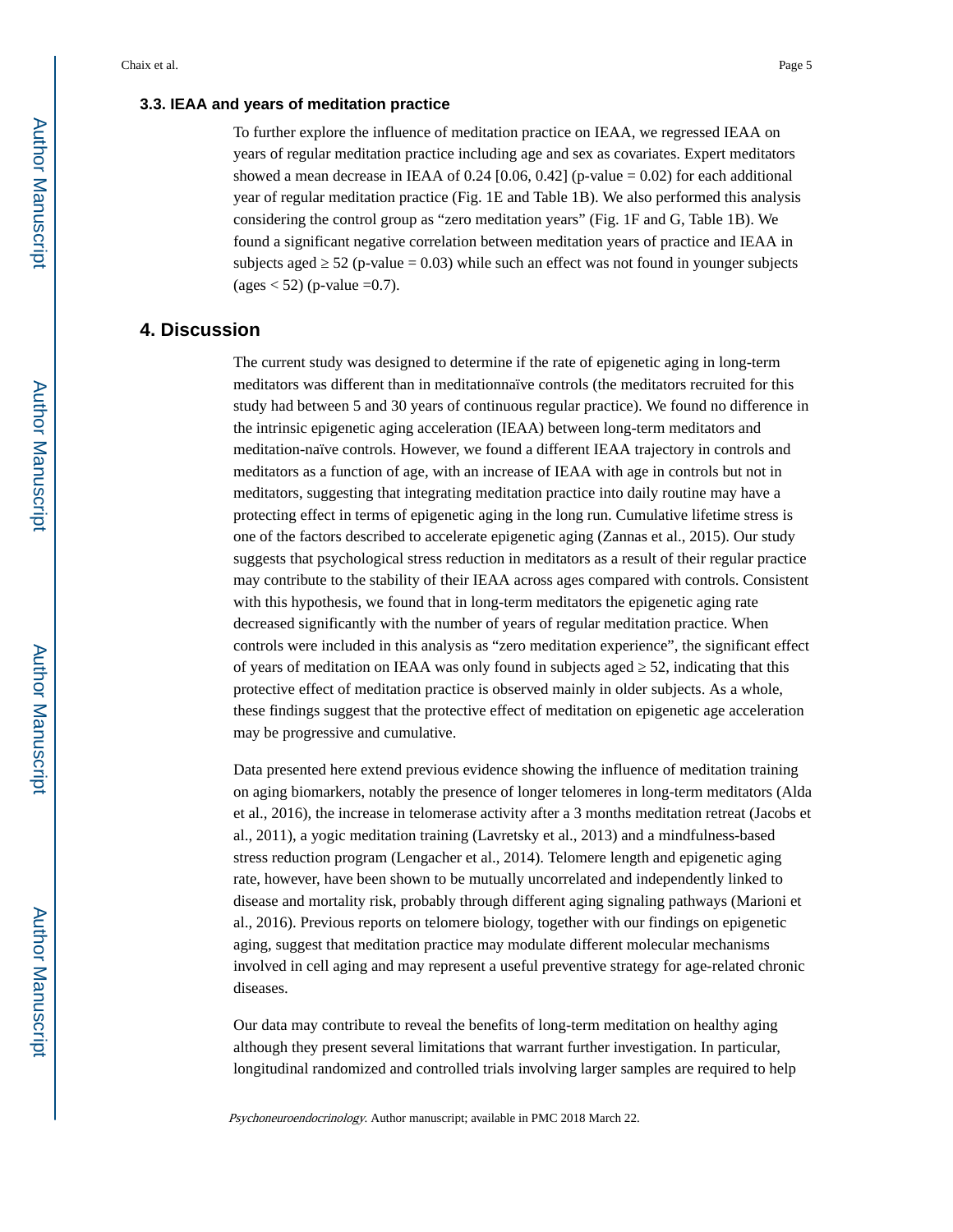disentangle the effect of meditation from pre-existing individual differences and/or from other meditation-associated lifestyle factors on epigenetic aging. It is also critical to explore in future studies the type of practices (i.e. mindfulness-related meditations, compassionrelated meditations, breath work, visualizations, body scanning or other mind-body techniques) and the frequency and duration of the trainings that could efficiently decrease the epigenetic aging rate in otherwise meditation-naïve healthy subjects or clinical populations.

# **Supplementary Material**

Refer to Web version on PubMed Central for supplementary material.

#### **Acknowledgments**

#### **Funding**

This work was supported by CNRS PEPS INEE 2015 (RC), NCCAM (NIH) (P01-AT004952 (RJD and AL), Fetzer Institute, John Templeton Foundation, anonymous donor (RJD), LABEX CORTEX ANR-11- LABX-0042, Université de Lyon ANR-11-IDEX-0007 and ERC–Consolidator 617739-BRAINandMINDFULNESS (AL). We thank Claire Dandine, Hervé Perdry and Alice Urvoy for helpful discussions.

# **References**

- Acevedo BP, Pospos S, Lavretsky H. The neural mechanisms of meditative practices: novel approaches for healthy aging. Curr. Behav. Neurosci. Rep. 2016; 3:328–339. [http://dx.doi.org/10.1007/](http://dx.doi.org/10.1007/s40473-016-0098-x) [s40473-016-0098-x.](http://dx.doi.org/10.1007/s40473-016-0098-x) [PubMed: 27909646]
- Alda M, Puebla-Guedea M, Rodero B, Demarzo M, Montero-Marin J, Roca M, Garcia-Campayo J. Zen meditation, length of telomeres, and the role of experiential avoidance and compassion. Mindfulness (N. Y.). 2016; 7:651–659. [http://dx.doi.org/10.1007/s12671-016-0500-5.](http://dx.doi.org/10.1007/s12671-016-0500-5) [PubMed: 27217844]
- Black DS, Slavich GM. Mindfulness meditation and the immune system: a systematic review of randomized controlled trials. Ann. N. Y. Acad. Sci. 2016; 1373:13–24. [http://dx.doi.org/10.1111/](http://dx.doi.org/10.1111/nyas.12998) [nyas.12998](http://dx.doi.org/10.1111/nyas.12998). [PubMed: 26799456]
- Boks MP, Mierlo HC, Rutten van Radstake BPF, De Witte TRDJ, Geuze L, Horvath E, Schalkwyk S, Vinkers LC, Broen CH, Vermetten JCA. Longitudinal changes of telomere length and epigenetic age related to traumatic stress and post-traumatic stress disorder. Psychoneuroendocrinology. 2015; 51:506–512. <http://dx.doi.org/10.1016/j.psyneuen.2014.07.011>. [PubMed: 25129579]
- Breitling LP, Saum K-U, Perna L, Schöttker B, Holleczek B, Brenner H. Frailty is associated with the epigenetic clock but not with telomere length in a German cohort. Clin. Epigenet. 2016; 8:21. [http://](http://dx.doi.org/10.1186/s13148-016-0186-5) [dx.doi.org/10.1186/s13148-016-0186-5](http://dx.doi.org/10.1186/s13148-016-0186-5).
- Chen BH, Marioni RE, Colicino E, Peters MJ, Ward-Caviness CK, Tsai PC, Roetker NS, Just AC, Demerath EW, Guan W, Bressler J, Fornage M, Studenski S, Vandiver AR, Moore AZ, Tanaka T, Kiel DP, Liang L, Vokonas P, Schwartz J, Lunetta KL, Murabito JM, Bandinelli S, Hernandez DG, Melzer D, Nalls M, Pilling LC, Price TR, Singleton AB, Gieger C, Holle R, Kretschmer A, Kronenberg F, Kunze S, Linseisen J, Meisinger C, Rathmann W, Waldenberger M, Visscher PM, Shah S, Wray NR, McRae AF, Franco OH, Hofman A, Uitterlinden AG, Absher D, Assimes T, Levine ME, Lu AT, Tsao PS, Hou L, Manson JAE, Carty CL, LaCroix AZ, Reiner AP, Spector TD, Feinberg AP, Levy D, Baccarelli A, Meurs J, van Bell JT, Peters A, Deary IJ, Pankow JS, Ferrucci L, Horvath S. DNA methylation-based measures of biological age: meta-analysis predicting time to death. Aging (Albany. NY). 2016; 8:1844–1865. [http://dx.doi.org/10.18632/aging.101020.](http://dx.doi.org/10.18632/aging.101020) [PubMed: 27690265]
- Christiansen L, Lenart A, Tan Q, Vaupel JW, Aviv A, Mcgue M, Christensen K. DNA methylation age is associated with mortality in a longitudinal Danish twin study. Aging Cell. 2016; 15:149–154. [http://dx.doi.org/10.1111/acel.12421.](http://dx.doi.org/10.1111/acel.12421) [PubMed: 26594032]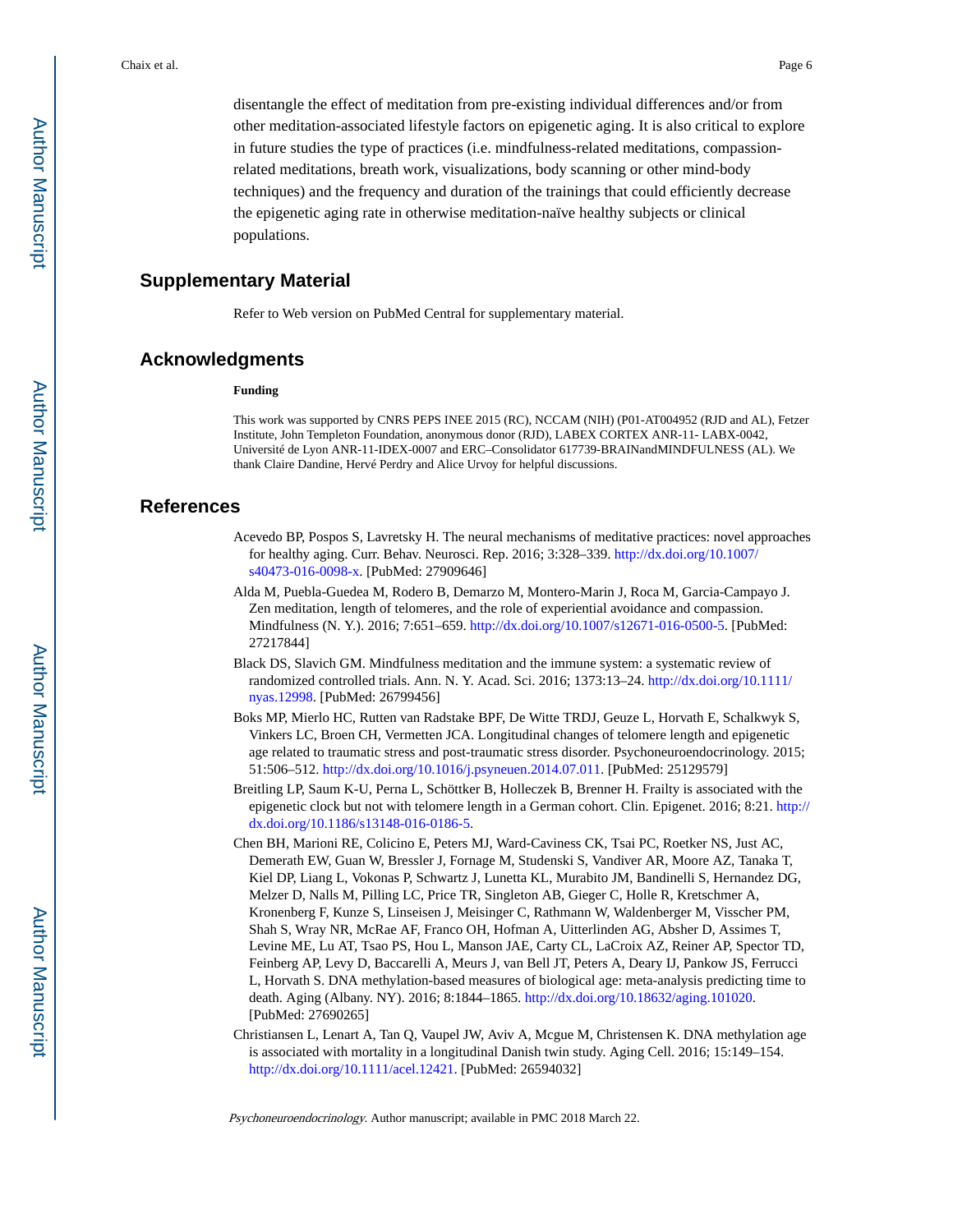- Hannum G, Guinney J, Zhao L, Zhang L, Hughes G, Sadda S, Klotzle B, Bibikova M, Fan JB, Gao Y, Deconde R, Chen M, Rajapakse I, Friend S, Ideker T, Zhang K. Genome-wide methylation profiles reveal quantitative views of human aging rates. Mol. Cell. 2013; 49:359–367. [http://dx.doi.org/](http://dx.doi.org/10.1016/j.molcel.2012.10.016) [10.1016/j.molcel.2012.10.016](http://dx.doi.org/10.1016/j.molcel.2012.10.016). [PubMed: 23177740]
- Horvath S, Ritz BR. Increased epigenetic age and granulocyte counts in the blood of Parkinson ' s disease patients. Aging (Albany NY). 2015; 7:1–13. [PubMed: 25635513]
- Horvath S, Erhart W, Brosch M, Ammerpohl O, von Schönfels W, Ahrens M, Heits N, Bell JT, Tsai P-C, Spector TD, Deloukas P, Siebert R, Sipos B, Becker T, Röcken C, Schafmayer C, Hampe J. Obesity accelerates epigenetic aging of human liver. Proc. Natl. Acad. Sci. U. S. A. 2014; 111:15538–15543. <http://dx.doi.org/10.1073/pnas.1412759111>. [PubMed: 25313081]
- Horvath S, Pirazzini C, Bacalini M, Gentilini D, Di Blasio A, Delledonne M, Mari D, Arosio B, Monti D, Passarino G, De Rango F, D'Aquila P, Giuliani C, Marasco E, Collino S, Descombes P, Garagnani P, Franceschi C. Decreased epigenetic age of PBMCs from Italian semisupercentenarians and their offspring. Aging (Albany. NY). 2015; 7:159–170.
- Horvath S. DNA methylation age of human tissues and cell types. Genome Biol. 2013; 14:R115. [http://](http://dx.doi.org/10.1186/gb-2013-14-10-r115) [dx.doi.org/10.1186/gb-2013-14-10-r115.](http://dx.doi.org/10.1186/gb-2013-14-10-r115) [PubMed: 24138928]
- Jacobs TL, Epel ES, Lin J, Blackburn EH, Wolkowitz OM, Bridwell Da, Zanesco AP, Aichele SR, Sahdra BK, MacLean Ka, King BG, Shaver PR, Rosenberg EL, Ferrer E, Wallace BA, Saron CD. Intensive meditation training, immune cell telomerase activity, and psychological mediators. Psychoneuroendocrinology. 2011; 36:664–681. <http://dx.doi.org/10.1016/j.psyneuen.2010.09.010>. [PubMed: 21035949]
- Juster RP, McEwen BS, Lupien SJ. Allostatic load biomarkers of chronic stress and impact on health and cognition. Neurosci. Biobehav. Rev. 2010; 35:2–16. [http://dx.doi.org/10.1016/j.neubiorev.](http://dx.doi.org/10.1016/j.neubiorev.2009.10.002) [2009.10.002.](http://dx.doi.org/10.1016/j.neubiorev.2009.10.002) [PubMed: 19822172]
- Kaliman P, Álvarez-López MJ, Cosín-Tomás M, Rosenkranz MA, Lutz A, Davidson RJ. Rapid changes in histone deacetylases and inflammatory gene expression in expert meditators. Psychoneuroendocrinology. 2014; 40:96–107. [http://dx.doi.org/10.1016/j.psyneuen.2013.11.004.](http://dx.doi.org/10.1016/j.psyneuen.2013.11.004) [PubMed: 24485481]
- Lavretsky H, Epel ES, Siddarth P, Nazarian N, Cyr NS, Khalsa DS, Lin J, Blackburn E, Irwin MR. A pilot study of yogic meditation for family dementia caregivers with depressive symptoms: effects on mental health, cognition, and telomerase activity. Int. J. Geriatr. Psychiatry. 2013; 28:57–65. <http://dx.doi.org/10.1002/gps.3790>. [PubMed: 22407663]
- Lengacher CA, Reich RR, Kip KE, Barta M, Ramesar S, Paterson CL, Moscoso MS, Carranza I, Budhrani PH, Kim SJ, Park HY, Jacobsen PB, Schell MJ, Jim HSL, Post-White J, Farias JR, Park JY. Influence of mindfulness-based stress reduction (MBSR) on telomerase activity in women with breast cancer (BC). Biol. Res. Nurs. 2014; 16:438–447. [http://dx.doi.org/](http://dx.doi.org/10.1177/1099800413519495) [10.1177/1099800413519495.](http://dx.doi.org/10.1177/1099800413519495) [PubMed: 24486564]
- Levine ME, Hosgood HD, Chen B, Absher D, Assimes T, Horvath S. DNA methylation age of blood predicts future onset of lung cancer in the women's health initiative. Aging (Albany. NY). 2015a; 7:690–700. [PubMed: 26411804]
- Levine ME, Lu AT, Bennett DA, Horvath S. Epigenetic age of the pre-frontal cortex is associated with neuritic plaques, amyloid load, and Alzheimer's disease related cognitive functioning. Aging (Albany. NY). 2015b; 7:1198–1211.<http://dx.doi.org/10.18632/aging.100864>. [PubMed: 26684672]
- Luders E. Exploring age-related brain degeneration in meditation practitioners. Ann. N. Y. Acad. Sci. 2014; 1307:82–88. [http://dx.doi.org/10.1111/nyas.12217.](http://dx.doi.org/10.1111/nyas.12217) [PubMed: 23924195]
- Marioni RE, Shah S, McRae AF, Chen BH, Colicino E, Harris SE, Gibson J, Henders AK, Redmond P, Cox SR, Pattie A, Corley J, Murphy L, Martin NG, Montgomery GW, Feinberg AP, Fallin MD, Multhaup ML, Jaffe AE, Joehanes R, Schwartz J, Just AC, Lunetta KL, Murabito JM, Starr JM, Horvath S, Baccarelli Aa, Levy D, Visscher PM, Wray NR, Deary IJ. DNA methylation age of blood predicts all-cause mortality in later life. Genome Biol. 2015a; 16:25. [http://dx.doi.org/](http://dx.doi.org/10.1186/s13059-015-0584-6) [10.1186/s13059-015-0584-6.](http://dx.doi.org/10.1186/s13059-015-0584-6) [PubMed: 25633388]
- Marioni RE, Shah S, McRae AF, Ritchie SJ, Muniz-Terrera G, Harris SE, Gibson J, Redmond P, Cox SR, Pattie A, Corley J, Taylor A, Murphy L, Starr JM, Horvath S, Visscher PM, Wray NR, Deary IJ. The epigenetic clock is correlated with physical and cognitive fitness in the Lothian Birth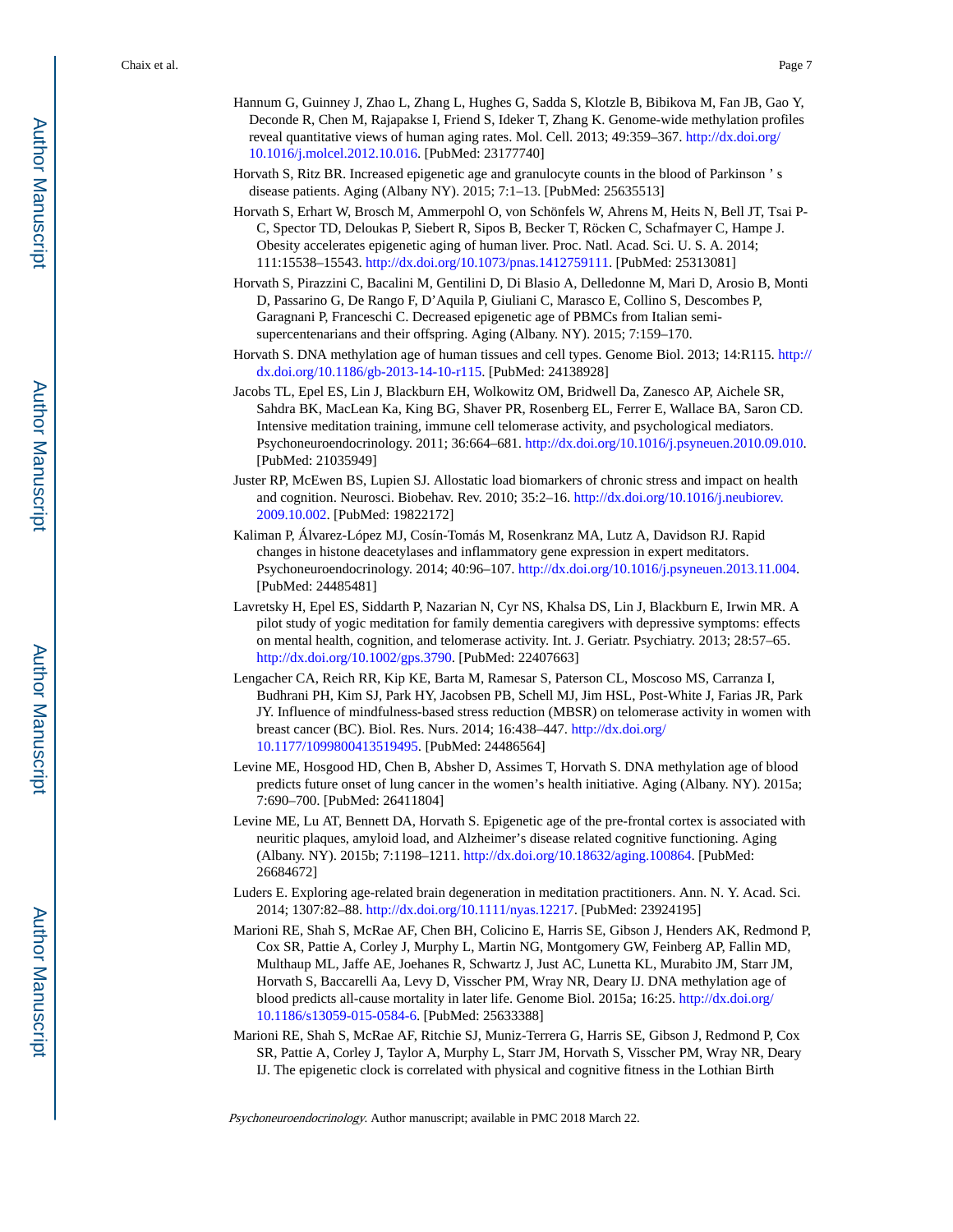Cohort 1936. Int. J. Epidemiol. 2015b; 44:1388–1396.<http://dx.doi.org/10.1093/ije/dyu277>. [PubMed: 25617346]

- Marioni RE, Harris SE, Shah S, McRae AF, von Zglinicki T, Martin-Ruiz C, Wray NR, Visscher PM, Deary IJ. The epigenetic clock and telomere length are independently associated with chronological age and mortality. Int. J. Epidemiol. 2016; 45:424–432. [http://dx.doi.org/](http://dx.doi.org/10.1093/ije/dyw041) [10.1093/ije/dyw041](http://dx.doi.org/10.1093/ije/dyw041).
- McEwen BS. In pursuit of resilience: stress, epigenetics, and brain plasticity. Ann. N. Y. Acad. Sci. 2016; 1373:56–64. [http://dx.doi.org/10.1111/nyas.13020.](http://dx.doi.org/10.1111/nyas.13020) [PubMed: 26919273]
- Perna L, Zhang Y, Mons U, Holleczek B, Saum K-U, Brenner H. Epigenetic age acceleration predicts cancer, cardiovascular, and all-cause mortality in a German case cohort. Clin. Epigenet. 2016; 8:64. [http://dx.doi.org/10.1186/s13148-016-0228-z.](http://dx.doi.org/10.1186/s13148-016-0228-z)
- Zannas AS, Arloth J, Carrillo-Roa T, Iurato S, Röh S, Ressler KJ, Nemeroff CB, Smith AK, Bradley B, Heim C, Menke A, Lange JF, Brückl T, Ising M, Wray NR, Erhardt A, Binder EB, Mehta D. Lifetime stress accelerates epigenetic aging in an urban, African American cohort: relevance of glucocorticoid signaling. Genome Biol. 2015; 16:266. [http://dx.doi.org/10.1186/](http://dx.doi.org/10.1186/s13059-015-0828-5) [s13059-015-0828-5.](http://dx.doi.org/10.1186/s13059-015-0828-5) [PubMed: 26673150]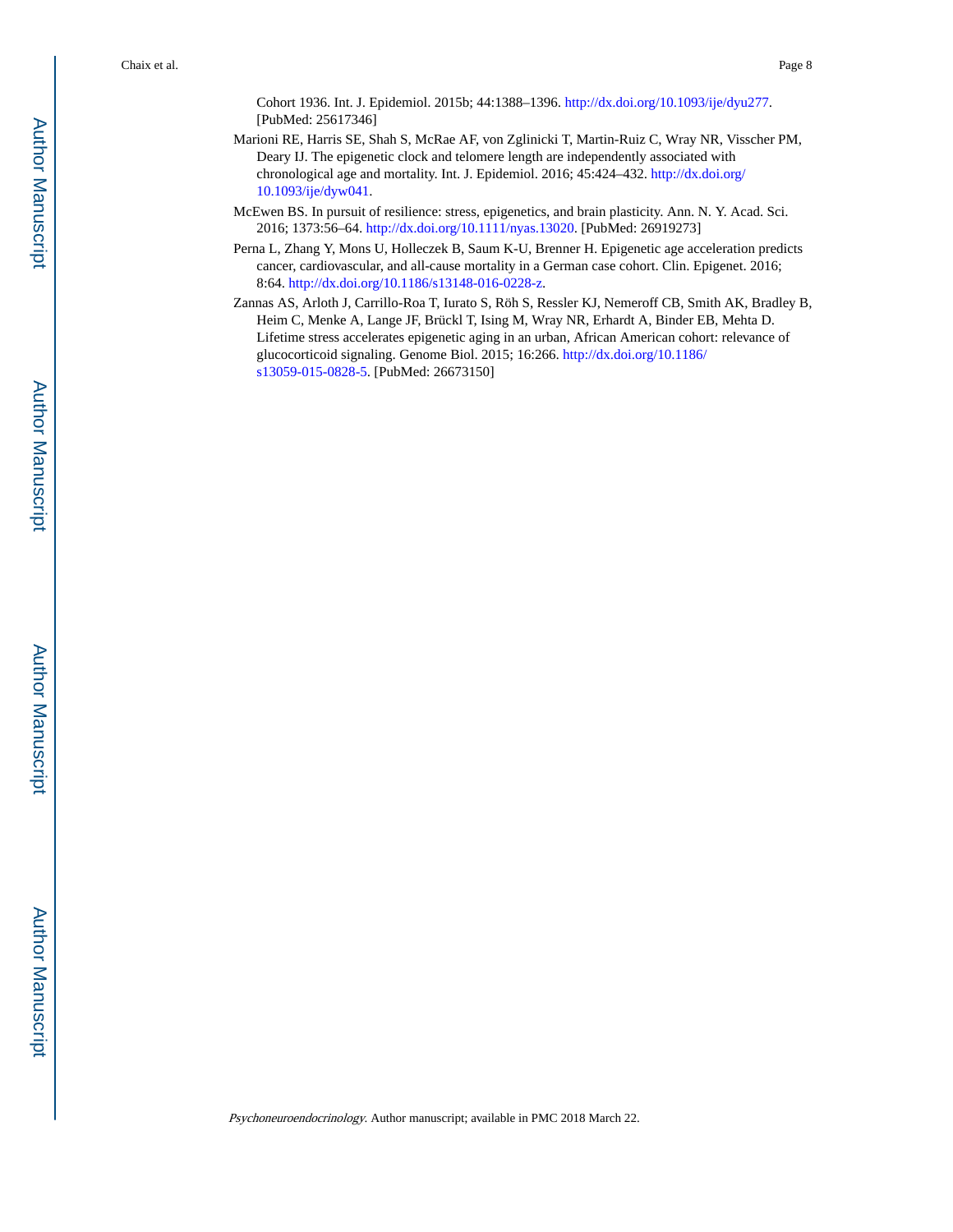Chaix et al. Page 9



#### **Fig. 1.**

(**A**) DNA methylation age (DNAm) correlation with chronological age by group and sex (**B**– **D**) Violin plots showing Intrinsic epigenetic age acceleration (IEAA) measured in (C) meditators and controls, (D) controls aged less than 52 and controls aged 52 and over and (E) meditators aged less than 52 and meditators aged 52 and over. (**E**–**G**) IEAA regressed on years of meditation practice in (F) the meditators' group, (G) subjects aged less than 52, (H) subjects aged 52 and over. P-value for figure A indicates the significance level of the correlation and p-values for figures B–D are extracted from the linear models presented in Table 1. In Figs. 1G and H, the years of meditation practice was set to zero for controls. In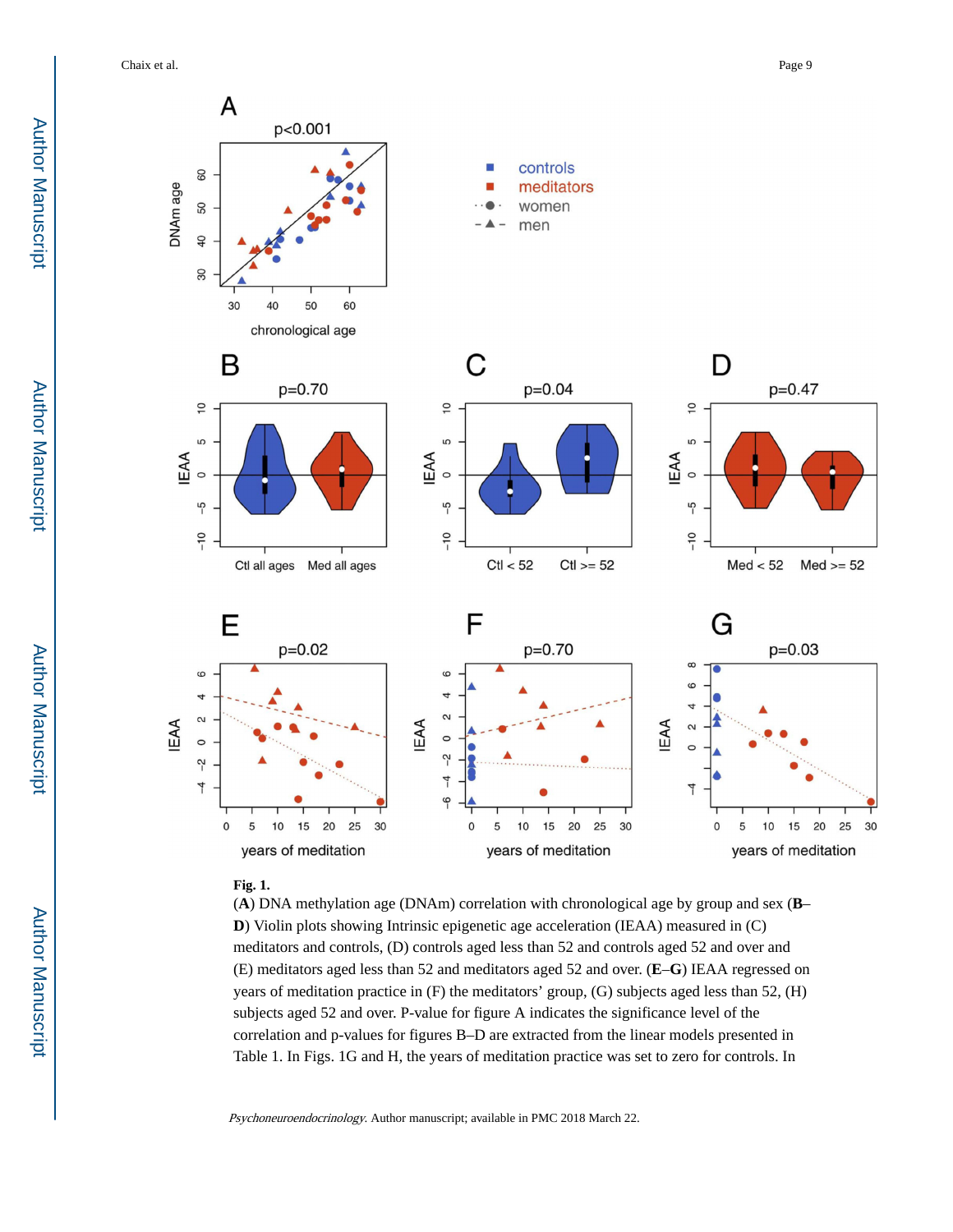Fig. 1H, the regression line for men is not traced because of their limited number. In the violin plots (Figures B–D), the white dot is the median, the thick vertical line corresponds to the interquartile range and the thin vertical line to the 95% confidence interval. The bulge corresponds to the kernel density estimation to show the distribution shape of the data. Wider sections of the violin plot represent a higher probability that the samples will have a given IEAA value, the skinnier sections represent a lower probability.